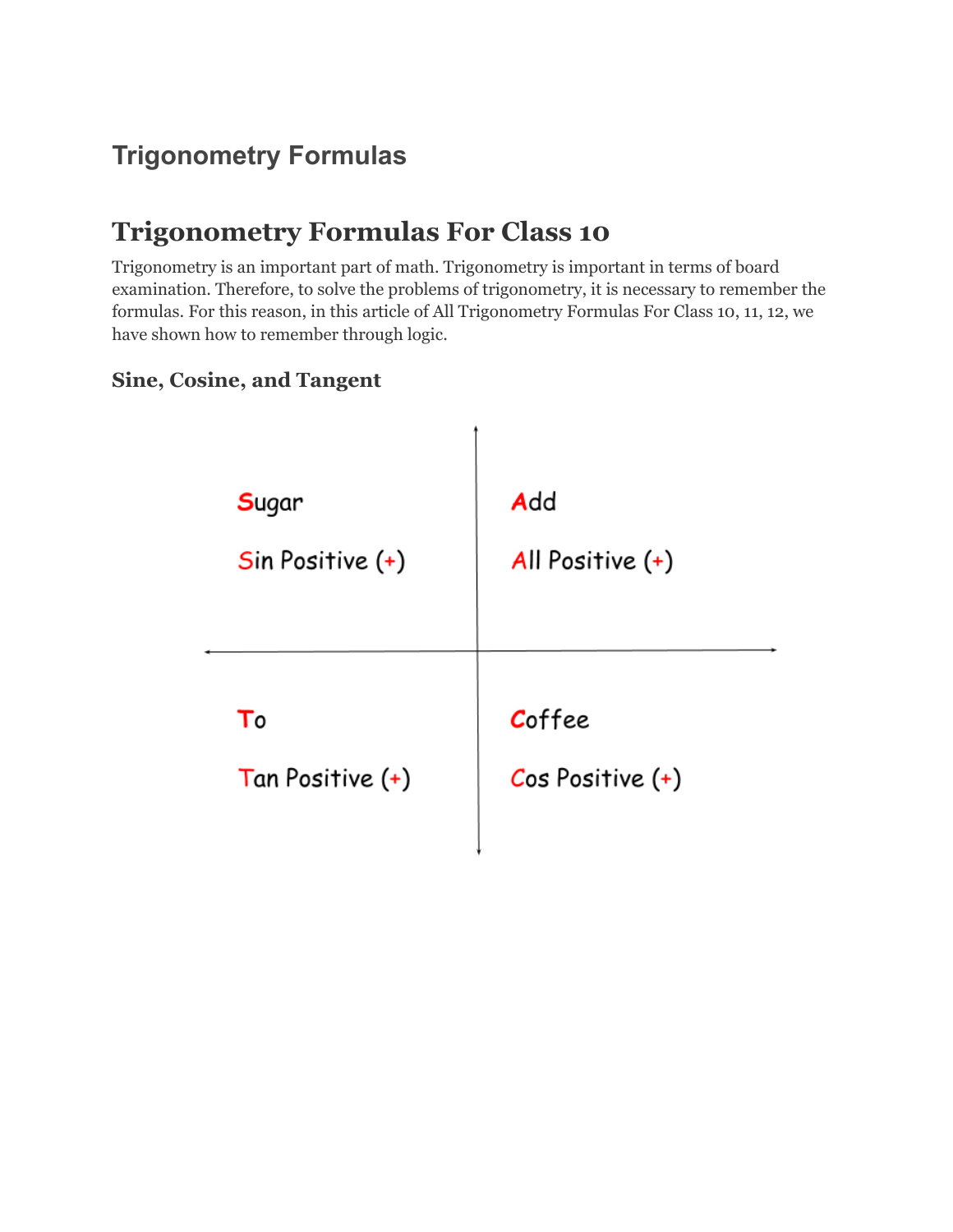| Quadrant |        | Ш |  |
|----------|--------|---|--|
| Sin      |        |   |  |
| Cos      |        |   |  |
| Tan      |        |   |  |
|          | $\sim$ |   |  |

### **Trigonometric Ratio**

In a right-angled triangle, the opposite side of a given angle is perpendicular, the opposite side of the right angle is the hypotenuse and the third side is the base.

In ΔABC,

 $\angle = 90^\circ, \angle C = \theta$ 

∴ The side AC is the hypotenuse,

AB is perpendicular

and BC is the base.

From the **[Pythagoras](https://byjus.com/maths/pythagoras-theorem/)** theorem,

*Hypotenuse*2 = *oppsite*2 ∔ *adjacent*2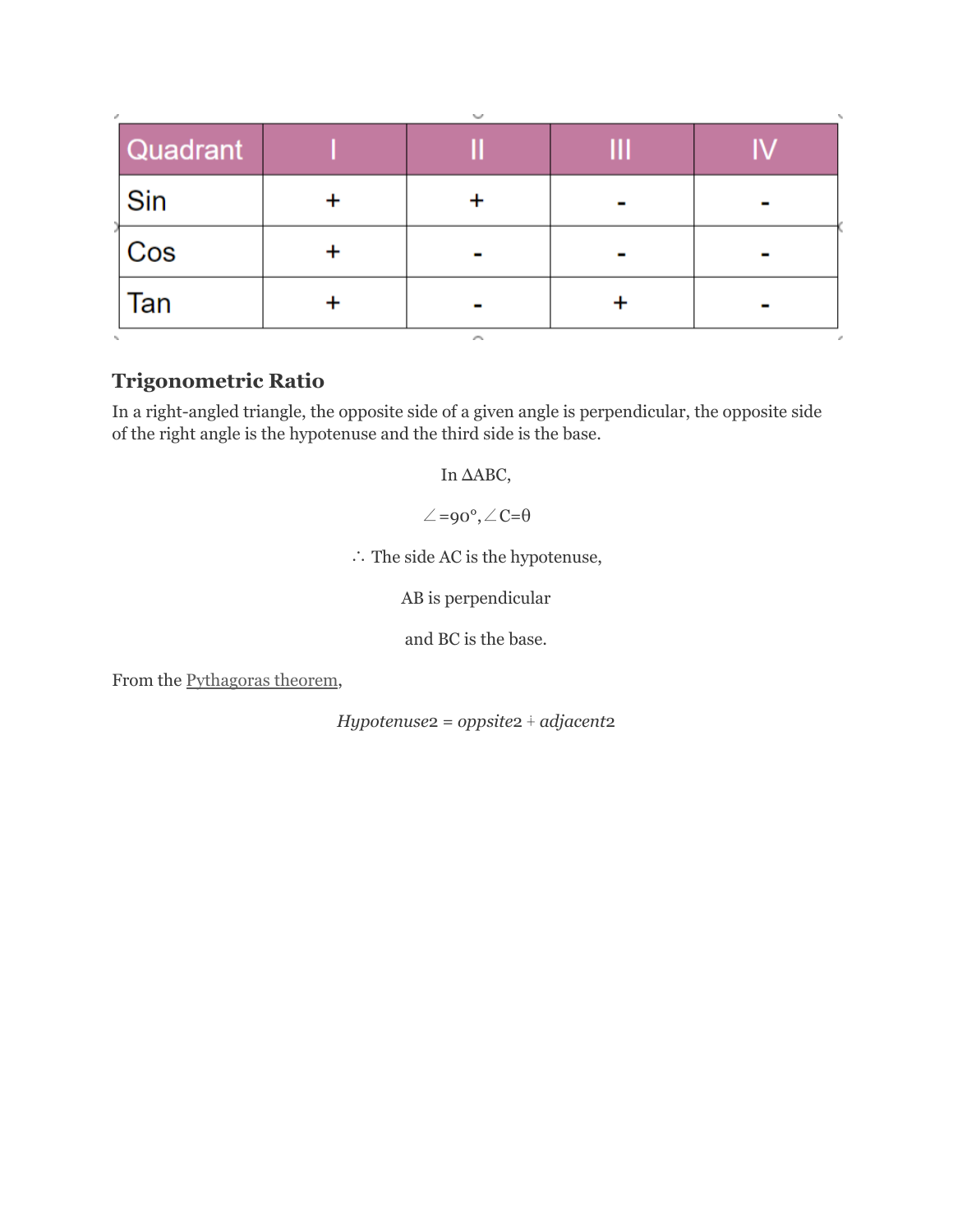

### **Relationship between arms and angles**

Finding the formulas of cosec, sec, and a cot can be obtained by reversing the formulas of sin, cos, and tan

This means that the formula of cosec will be the inverse of sin, the formula of sec will be the inverse of sec, the formula of cot will be inverse of tan. The numerator is replaced by the numerator and denominator.

**Trigonometric ratios of sine, cosine, and tangent from 0**० **to 90**०**.**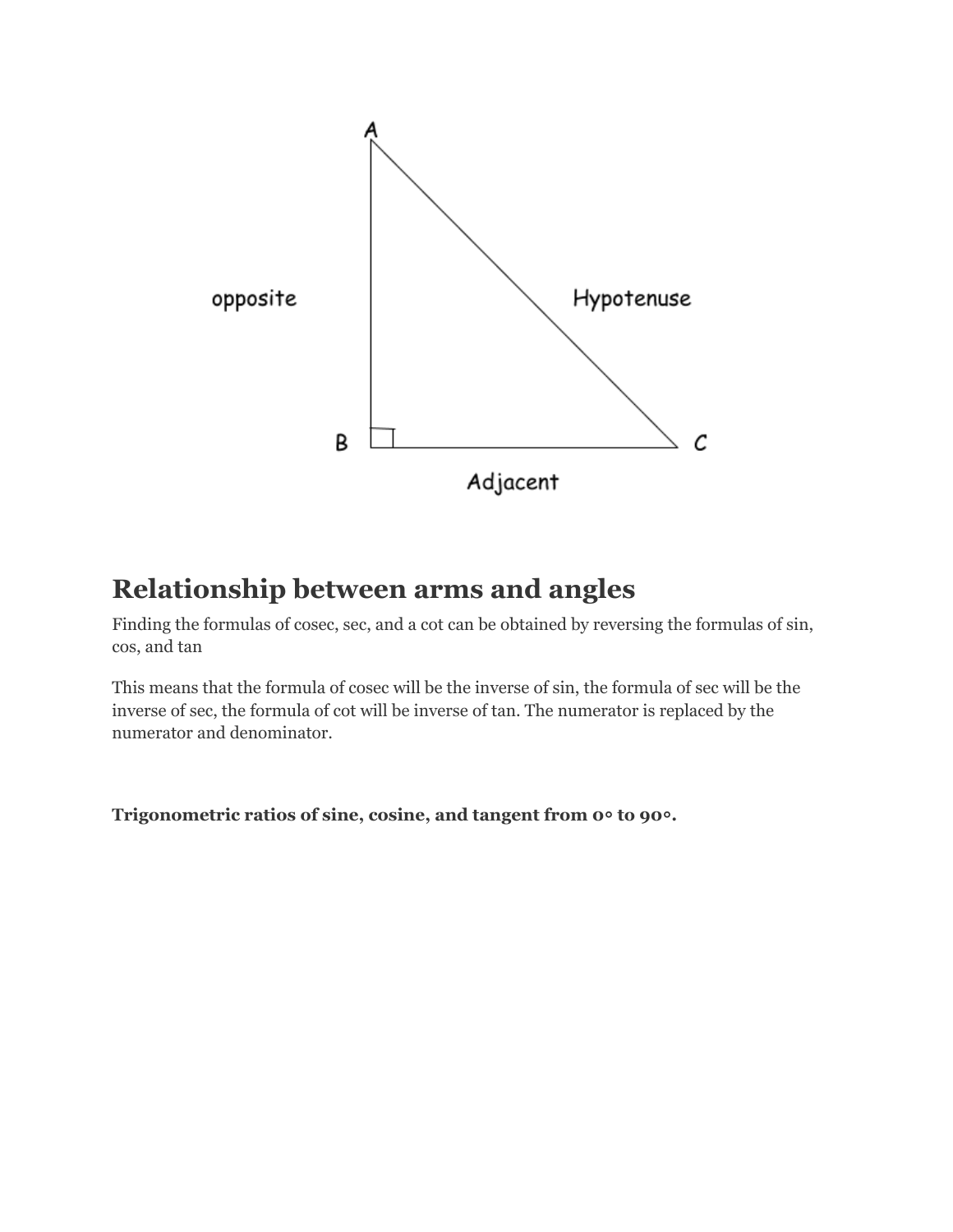| Angle        | $Sin \theta$         | $Cos \theta$         | $Tan \theta$       |
|--------------|----------------------|----------------------|--------------------|
| $0^{\circ}$  | ( )                  |                      |                    |
| $30^\circ$   | $\frac{1}{2}$        | $\frac{\sqrt{3}}{2}$ | $rac{1}{\sqrt{3}}$ |
| $45^{\circ}$ | $rac{1}{\sqrt{2}}$   | $rac{1}{\sqrt{2}}$   |                    |
| $60^\circ$   | $\frac{\sqrt{3}}{2}$ | $\frac{1}{2}$        | $\sqrt{3}$         |
| $90^\circ$   |                      |                      | $\infty$           |

**Trigonometric ratios of sine, cosine, and tangent from 120 to 180.**

| Angle            | $Sin \theta$         | $Cos$ $\theta$       | $Tan \theta$         |
|------------------|----------------------|----------------------|----------------------|
| $120^\circ$      | $\frac{\sqrt{3}}{2}$ | $\frac{1}{2}$        | $\sqrt{3}$           |
| $135^\circ$      | $\sqrt{2}$           | $\frac{1}{\sqrt{2}}$ |                      |
| $150^\circ$      | $\frac{1}{2}$        | $\frac{\sqrt{3}}{2}$ | $\frac{1}{\sqrt{3}}$ |
| $180^\circ$<br>N |                      |                      |                      |

**Trigonometric ratios of cosec, sec, and the cot from 0 to 90.**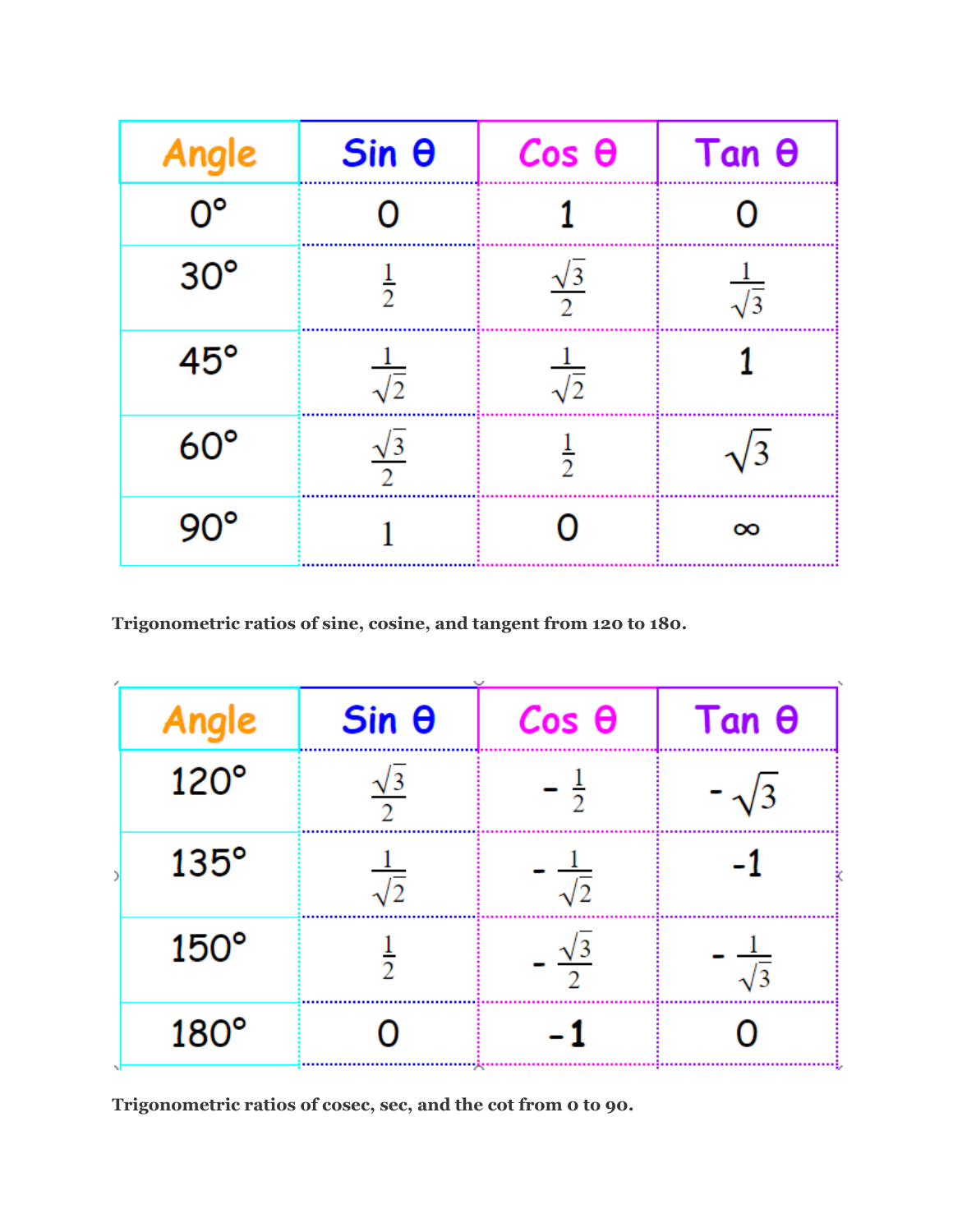| Angle        | $\csc \theta$      | Sec <sub>θ</sub>   | $Cot \theta$       |
|--------------|--------------------|--------------------|--------------------|
| $O^{\circ}$  | $\infty$           |                    | $\infty$           |
| $30^\circ$   | 2                  | $rac{2}{\sqrt{3}}$ | $\sqrt{3}$         |
| $45^{\circ}$ |                    | /2                 |                    |
| $60^\circ$   | $rac{2}{\sqrt{3}}$ | 2                  | $rac{1}{\sqrt{3}}$ |
| $90^\circ$   |                    | $\infty$           | Ω                  |

**Trigonometric ratios of cosec, sec, and the cot from 120 to 180.**

| Angle       | $\csc \theta$      | $Sec \theta$         | $Cot \theta$         |
|-------------|--------------------|----------------------|----------------------|
| $120^\circ$ | $rac{2}{\sqrt{3}}$ | -2                   | $\frac{1}{\sqrt{3}}$ |
| $135^\circ$ |                    | $\sqrt{2}$           |                      |
| $150^\circ$ | 2                  | $\frac{2}{\sqrt{3}}$ |                      |
| $180^\circ$ | $\infty$           |                      | $\infty$             |

#### **The trigonometrical function of the sum**

There are definite relations between trigonometric functions of two [angles](https://en.wikipedia.org/wiki/Angle) of a triangle.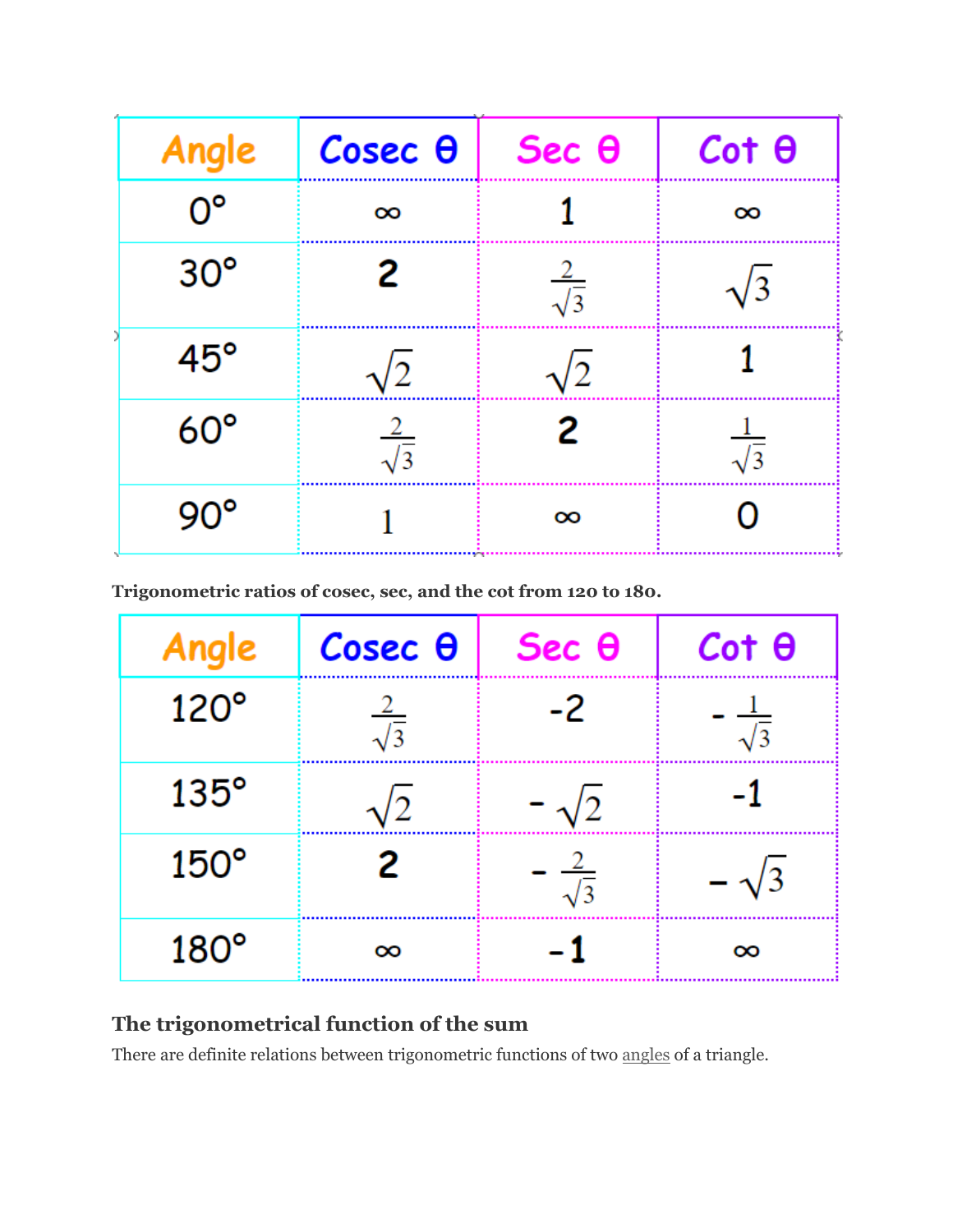In this article, "Trigonometry Formulas For Class 10" of math is given. It is based on these relations, especially their sum and difference.

$$
\sin \theta = \frac{opposite}{hypotenus} = \frac{AB}{AC} = \frac{1}{cosec\theta}
$$

$$
\cos \theta = \frac{Ajacent}{hypotenus} = \frac{BC}{AC} = \frac{1}{sec\theta}
$$

$$
\tan \theta = \frac{opposite}{Adjacent} = \frac{AB}{BC} = \frac{1}{cot\theta}
$$

$$
\sin \theta = \frac{1}{cosec\theta} \Rightarrow \cosec \theta = \frac{1}{sin\theta}
$$

$$
\cos \theta = \frac{1}{sec\theta} \Rightarrow \sec \theta = \frac{1}{cos\theta}
$$

$$
\tan \theta = \frac{sin\theta}{cos\theta} \Rightarrow \cot \theta = \frac{cos\theta}{sin\theta}
$$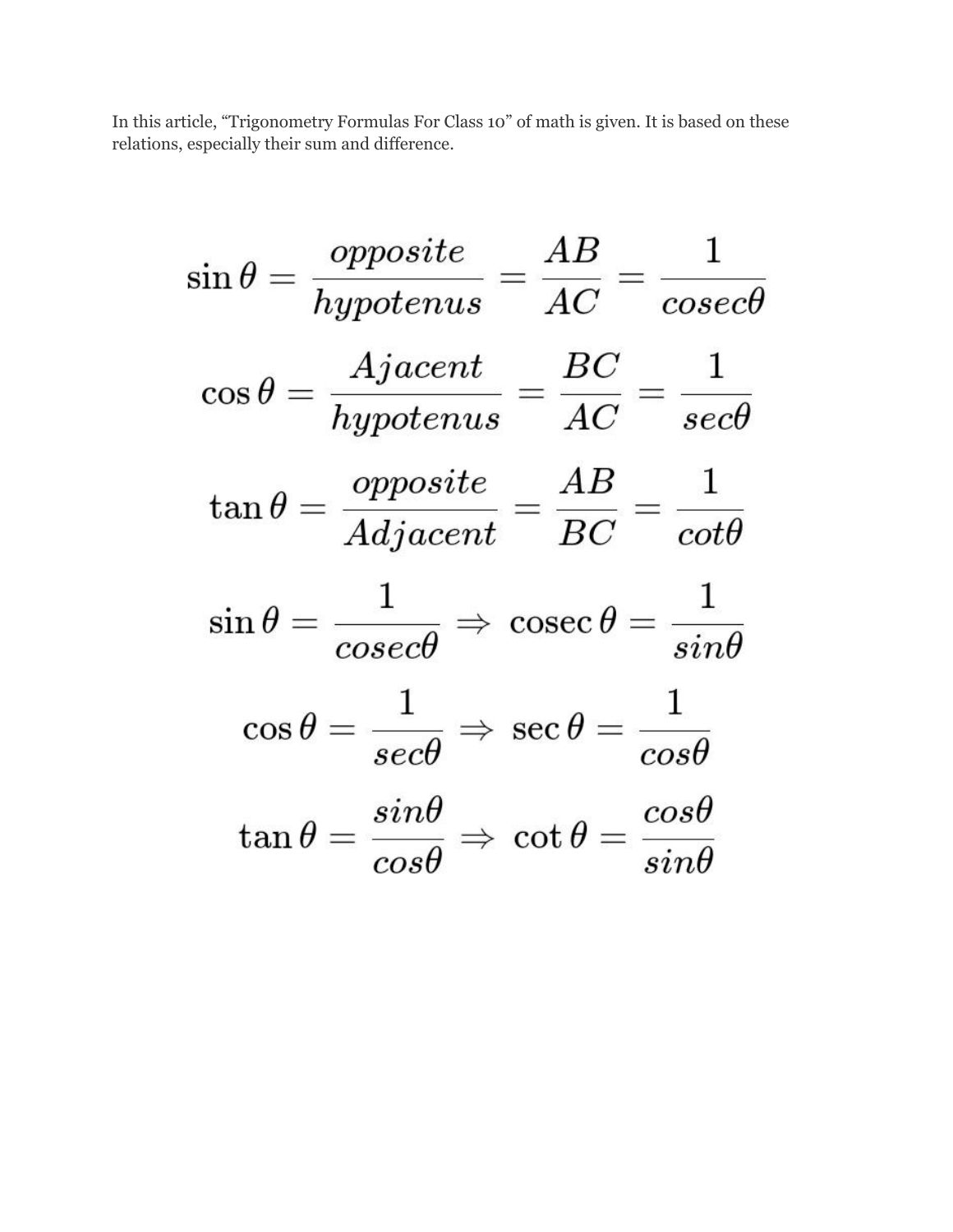| $Sin \theta$               | opposite<br>hypotenuse        | $cosec\theta$          | $sin\theta cos\theta$            |
|----------------------------|-------------------------------|------------------------|----------------------------------|
| $Cos\theta$                | <b>Adjacent</b><br>hypotenuse | $\overline{sec\theta}$ | <u>tanθ</u><br>$sin\theta$       |
| Tano                       | opposite<br><b>Adjacent</b>   | $\overline{cot\theta}$ | $sin\theta$<br>$cos\theta$       |
| $Cot\theta$                | <b>Adjacent</b><br>opposite   | $tan\theta$            | $\frac{cos\theta}{sin\theta}$    |
| $Sec\theta$                | hypotenuse<br><b>Adjacent</b> | $\overline{cos\theta}$ | $sin\theta$<br>$tan\theta\theta$ |
| $\mathcal C$ osec $\Theta$ | hypotenuse<br><b>Adjacent</b> | $sin\theta$            | $sin\theta$ tan $\theta$         |

#### **Ratios Of Particular Angle Trigonometry Formulas For Class 10**

The ratio formula of trigonometry is very important from this point of view. Which is important for all classes of students. In The Ratio Trigonometry Formulas For Class 10, you can remember sin, cos, and tan value. and the other three are opposite like this sin is to Reverse cosec. cos is Reverse to sec and tan Reverse to cot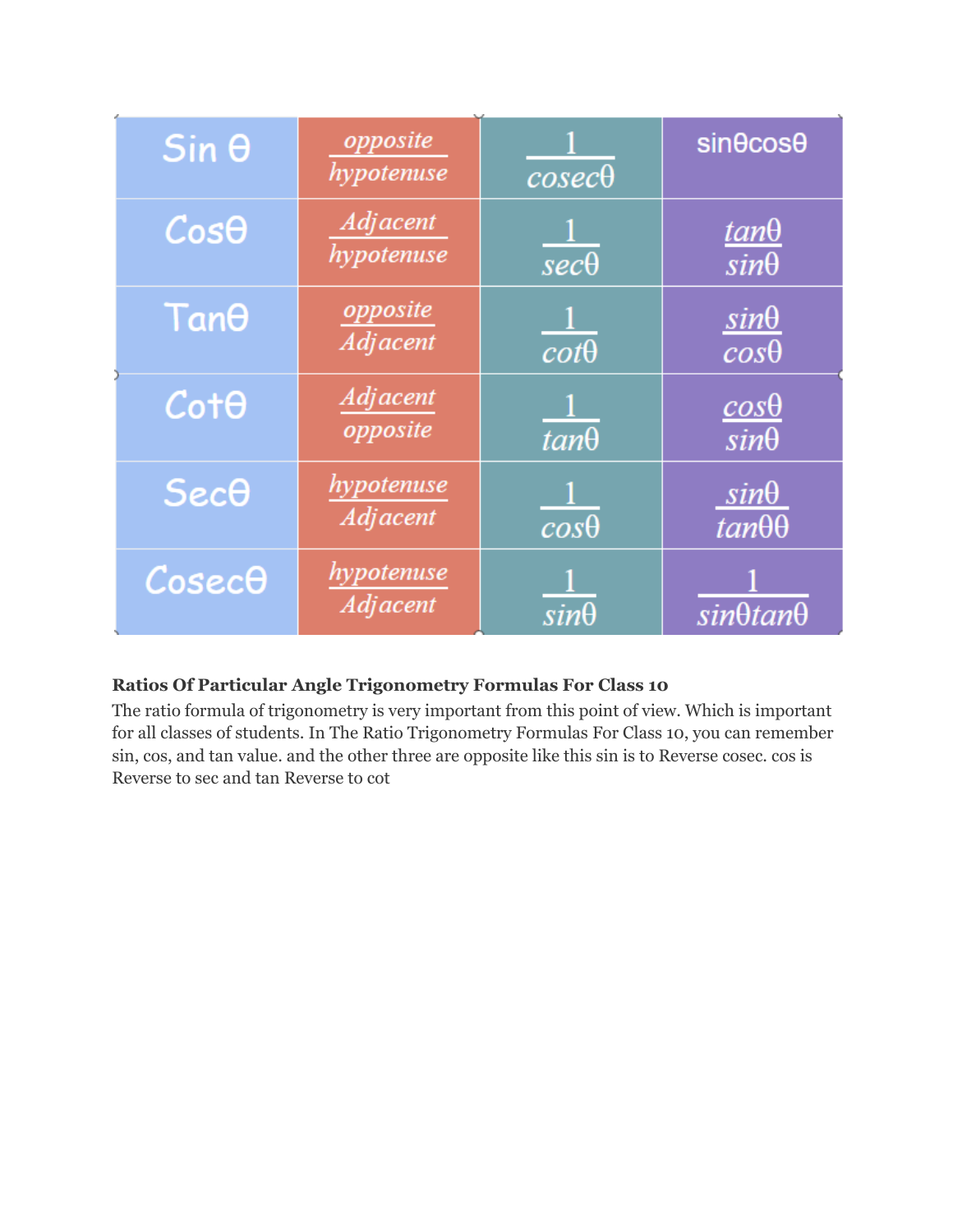$$
\sin (A + B) = \sin A \cos B + \cos A \sin B
$$
  
\n
$$
\sin (A - B) = \sin A \cos B - \cos A \sin B
$$
  
\n
$$
\cos (A + B) = \cos A \cos B - \sin A \sin B
$$
  
\n
$$
\cos (A - B) = \cos A \cos B + \sin A \sin B
$$

**The Trigonometrical function of different**

$$
tan (A + B) = \frac{\tan A + tan B}{1 + \tan A \tan B}
$$

$$
tan (A-B) = \frac{\tan A - tan B}{1 + \tan A \tan B}
$$

$$
cot (A + B) = \frac{\cot A \times \cot B - 1}{\cot A + \cot B}
$$

$$
cot (A-B) = \frac{\cot A \times \cot B + 1}{\cot B - \cot B}
$$

**The Multiplication Of different of two angle**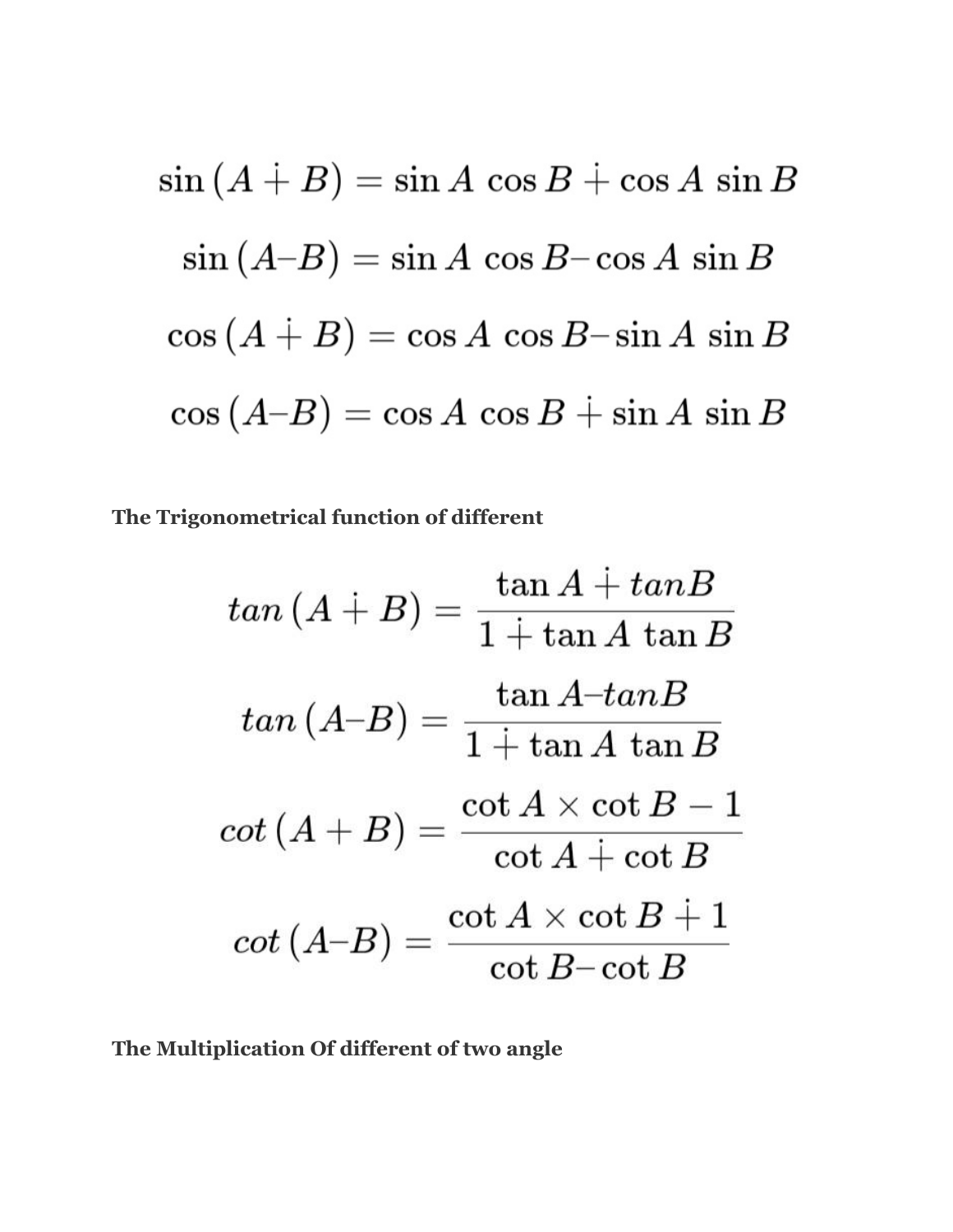$$
\frac{\sin \left(A \dotplus B\right) \sin \left(A \neg B\right) = \sin^2 A - \sin^2 B}{\cos^2 B - \cos^2 A}
$$

$$
\cos{(A \dotplus B)} \cos{(A-B)} = \cos^2{A} - \sin^2{B} \newline = \cos^2{B} - \sin^2{A}
$$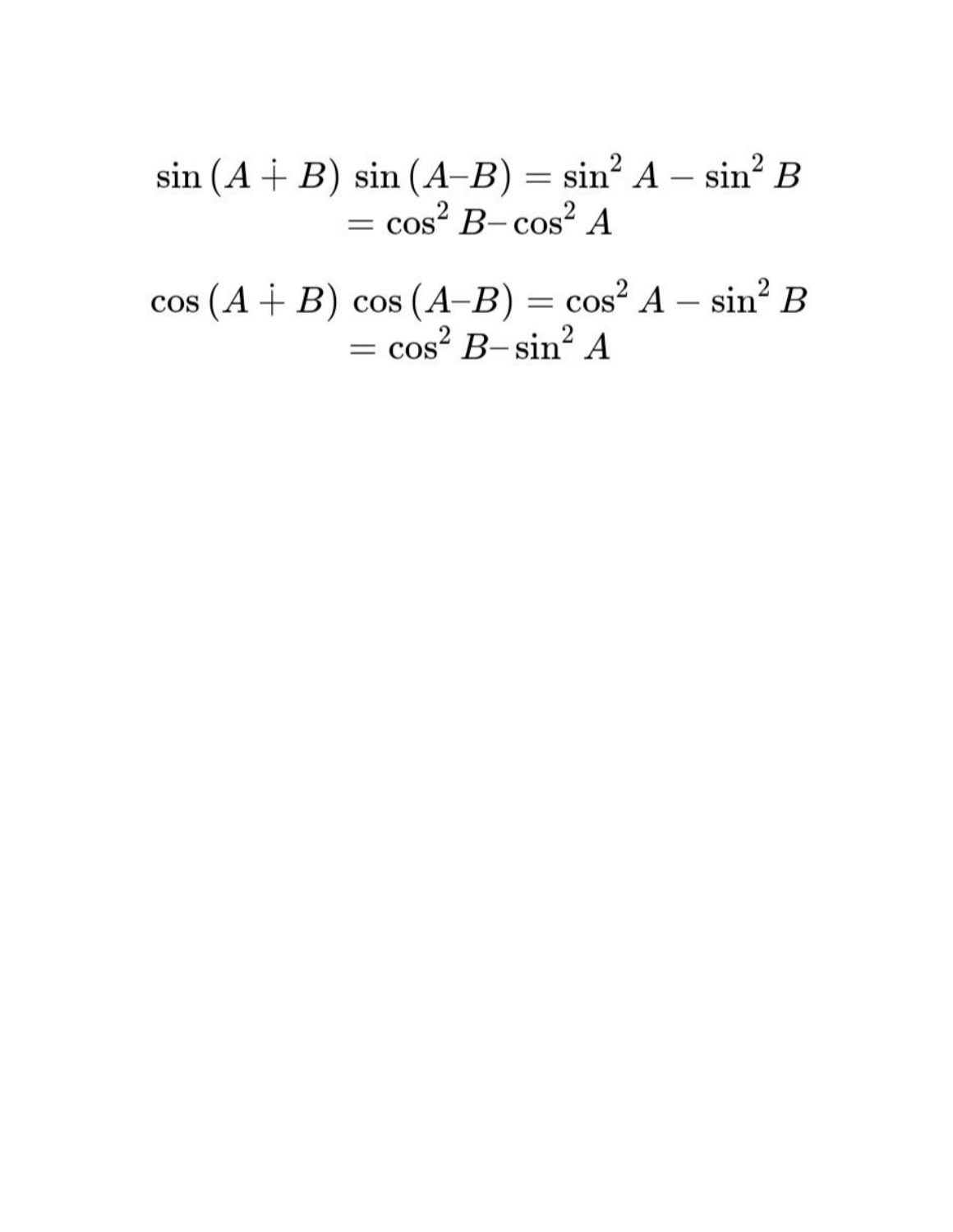**Trigonometric Functions And Form**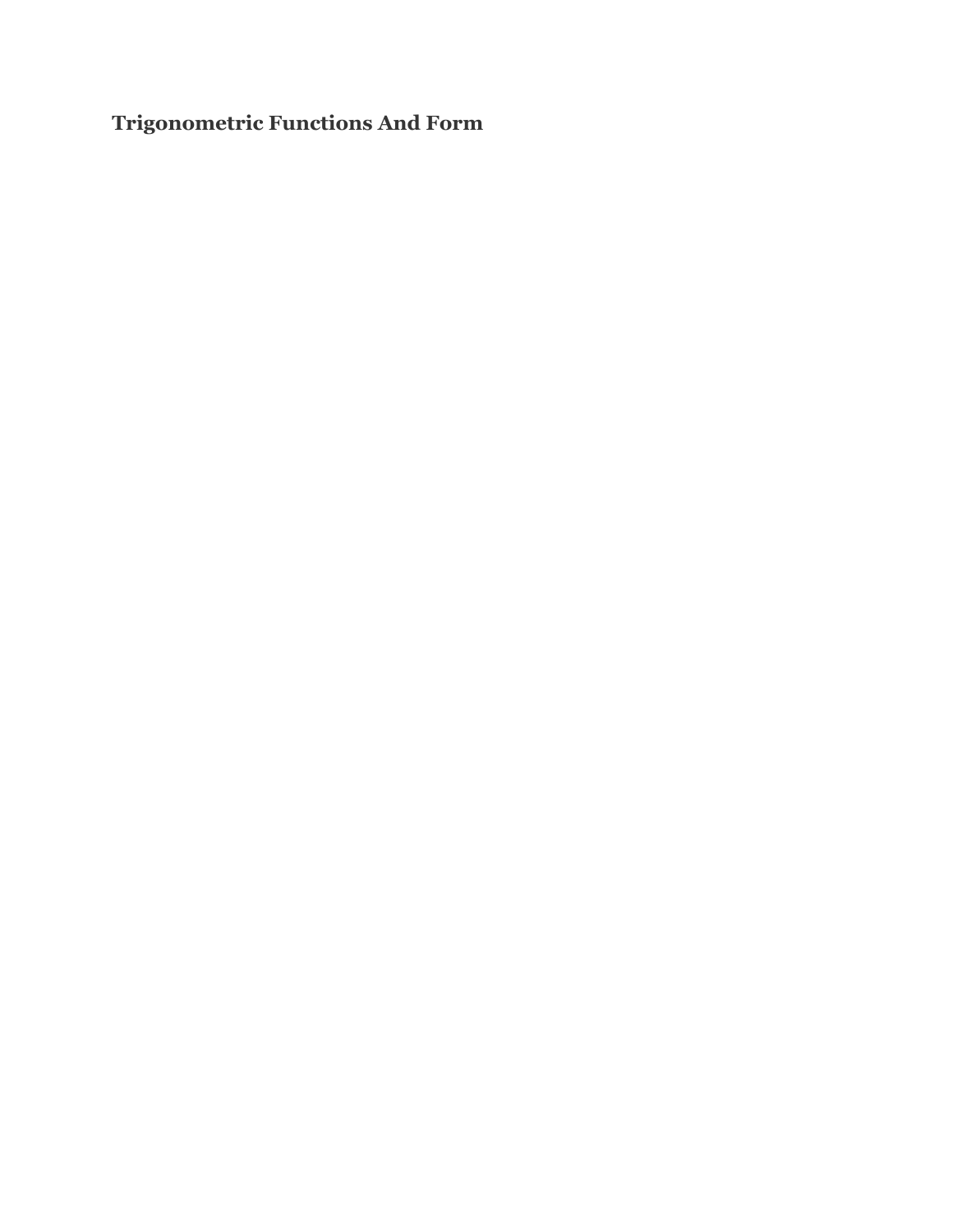$\sin C \dotplus \sin D = 2 \, \frac{\sin \left( C + D \right)}{2} \frac{\cos \left( C - D \right)}{2}$  $\sin C - \sin D = 2 \frac{\cos (C+D) \sin (C-D)}{2}$  $\cos C + \cos D = 2 \frac{\cos (C+D)}{2} \frac{\cos (C-D)}{2}$  $\cos C - \cos D = 2 \frac{\sin (C+D)}{2} \frac{\sin (D-C)}{2}$  $2 \sin A \cos B = \sin (A \dotplus B) \dotplus \sin (A \dotplus B)$  $2\,\cos A\sin B=\sin\left(A+B\right)-\sin\left(A-B\right)$  $2 \sin A \sin B = \cos (A-B) - \cos (A+B)$  $\sin 2A = 2 \sin A \, \cos A = \frac{2 \, \tan A}{1 + \tan^2 A}$  $\cos 2A = \cos^2 A - \sin^2 A = 1 - 2 \sin 2A$  $\tan 2A = \frac{2 \tan A}{1 - \tan^2 A}$  $\cot 2A = \frac{\cot^2 A - 1}{\cot A}$ 

$$
A \qquad A
$$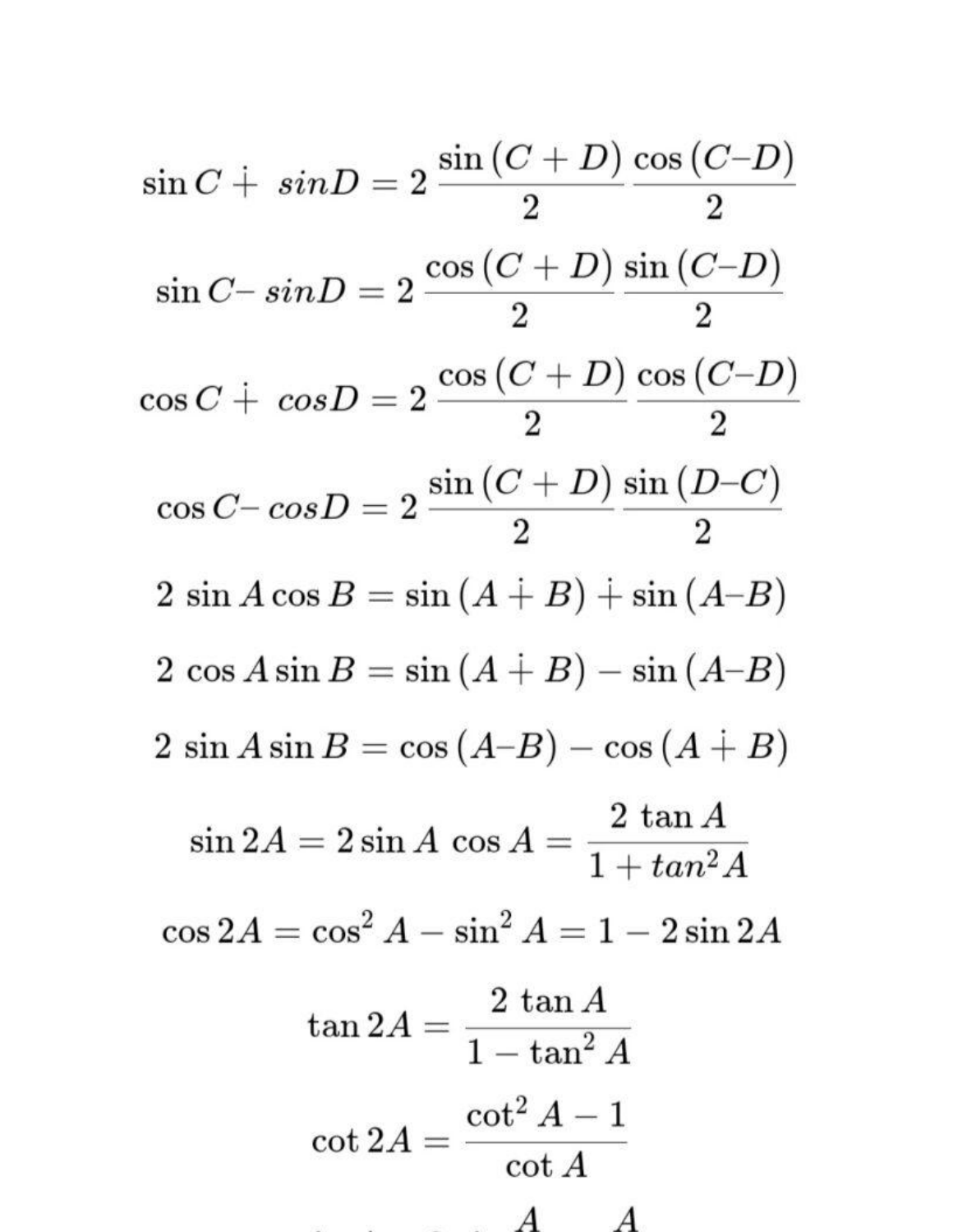Sum of squares of angles

$$
sin2A + sin2A = 1
$$
  
\n
$$
sin2A = 1-sin2A
$$
  
\n
$$
sin2A = 1-sin2A
$$
  
\n
$$
sec2A-tan2A = 1
$$
  
\n
$$
tan2A = 1 + sec2A
$$
  
\n
$$
sec2A = tan2A-1
$$
  
\n
$$
cot2A-cosec2A = 1
$$
  
\n
$$
cot2A = 1 + cosec2A
$$
  
\n
$$
cosec2A = cot2A-cosec2A
$$

Three angle formulas